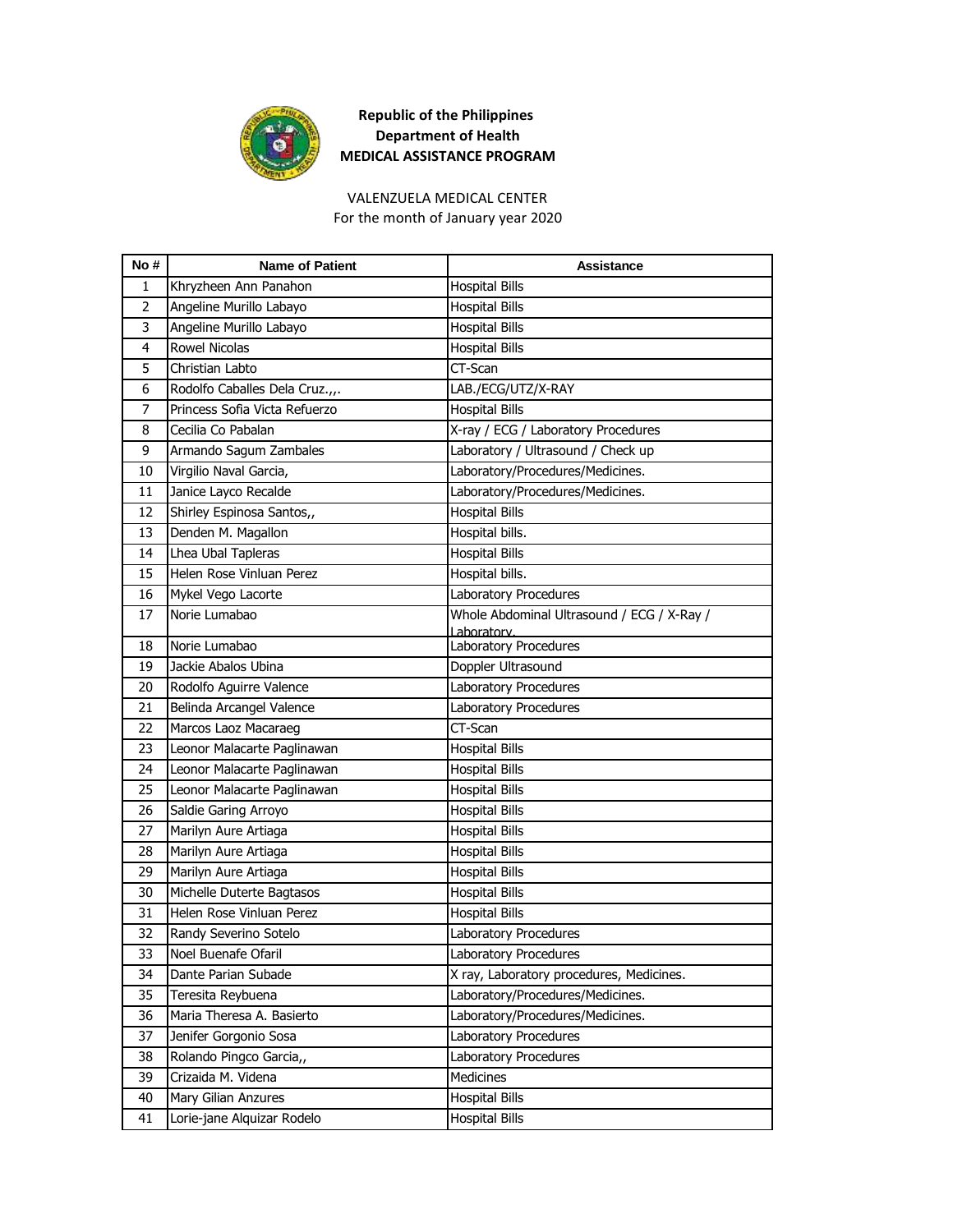| 42 | Mary Ann Marinay Miculob          | <b>Hospital Bills</b>                           |
|----|-----------------------------------|-------------------------------------------------|
| 43 | Zyrene Magadia Briones            | Laboratory / Ultrasound / Check up              |
| 44 | Merlita Evangelista Alba          | Ultrasound.                                     |
| 45 | Jessiefil Pitslbo Canong          | <b>Hospital Bills</b>                           |
| 46 | Joseph Lim,.                      | Laboratory Procedures                           |
| 47 | Joseph Lim,.                      | 2 D echo.                                       |
| 48 | Anyfe Encinas Evidor              | Laboratory Procedures                           |
| 49 | Joshua Suganob Brondo             | 2 D echo.                                       |
| 50 | Mhayumi Ikan Lucena               | OPD/LAB/MEDICINES.                              |
| 51 | Teodora Albior Lopezon            | Laboratory Procedures                           |
| 52 | Zyra Jade Cabubas Mendiola        | Laboratory Procedures                           |
| 53 | Conhita Maglalang Broqueza        | Laboratory/Procedures/Medicines.                |
| 54 | Narvic Ian Ingente Cruspero       | ECG / X-ray / Laboratory Procedures / Medicines |
| 55 | Pelagio Abancio Jabonete Jr       | Laboratory Procedures                           |
| 56 | Reynaldo De Leon Alejandrino      | Laboratory Procedures                           |
| 57 | Celedonia Angulo Ramilo           | Laboratory Procedures                           |
| 58 | Celedonia Angulo Ramilo           | X-RAY/ECG/ULTRASOUND/LABORATORY PROCEDURE.      |
| 59 | Evangeline Alcomendras Villamor   | Whole Abdominal Ultrasound                      |
| 60 | Erlinda Dayao Estrada,            | Laboratory / ECG / Chest X-ray                  |
| 61 | Maria Isabel De Guzman De Jesus   | X ray, Laboratory procedures, Medicines.        |
| 62 | <b>Bienmar Baes Cortez</b>        | Laboratory Procedures                           |
| 63 | Roderick Silacan Ballesteros,     | CT-Scan                                         |
| 64 | Amparo Ongray Dente               | Laboratory/Procedures/Medicines.                |
| 65 | Ma Precila Hambala Delmiguez      | <b>Hospital Bills</b>                           |
| 66 | Annaliza Enconado Bentos          | <b>Hospital Bills</b>                           |
| 67 | Annaliza Enconado Bentos          | <b>Hospital Bills</b>                           |
| 68 | Karizza Ramos Merciadez           | <b>Hospital Bills</b>                           |
| 69 | Julie Anne Dondoyano Ermino       | <b>Hospital Bills</b>                           |
| 70 | Julie Anne Dondoyano Ermino       | <b>Hospital Bills</b>                           |
| 71 | Vhea Eustaquio                    | <b>Hospital Bills</b>                           |
| 72 | Vhea Eustaquio                    | <b>Hospital Bills</b>                           |
| 73 | Deanmilco Bugas Fufunan           | <b>Hospital Bills</b>                           |
| 74 | Maria Rosan Lucas Apues           | <b>Hospital Bills</b>                           |
| 75 | Maria Rosan Lucas Apues           | <b>Hospital Bills</b>                           |
| 76 | Ferline Bulante Aldave            | <b>Hospital Bills</b>                           |
| 77 | Ferline Bulante Aldave            | <b>Hospital Bills</b>                           |
| 78 | Cristina Bautista Baquiran        | Laboratory/Procedures/Medicines.                |
| 79 | Charlotte Aila Sarmiento Perpetua | <b>Hospital Bills</b>                           |
| 80 | Maria Mauricio Arce               | <b>Hospital Bills</b>                           |
| 81 | Mirasol Lotiangco Pamplona        | Laboratory / Ultrasound / Check up              |
| 82 | Kristine Joy Casiple              | Laboratory/Procedures/Medicines.                |
| 83 | Ely Bernese                       | Laboratory/Procedures/Medicines.                |
| 84 | Ramir Viray Roldan,               | CT-Scan                                         |
| 85 | Fernando Manabat                  | Laboratory/Procedures/Medicines.                |
| 86 | Mario Graganio Estil,             | Laboratory/Procedures/Medicines.                |
| 87 | Juluis Peoarejo                   | Physical Therapy, Medicines, and Hospital Bills |
| 88 | Ileya Ga�ac                       | <b>Hospital Bills</b>                           |
| 89 | Ileya Ga�ac                       | <b>Hospital Bills</b>                           |
| 90 | Fernando Batilo                   | Laboratory/Procedures/Medicines.                |
| 91 | Alberto Alemar David Sunga        | <b>Hospital Bills</b>                           |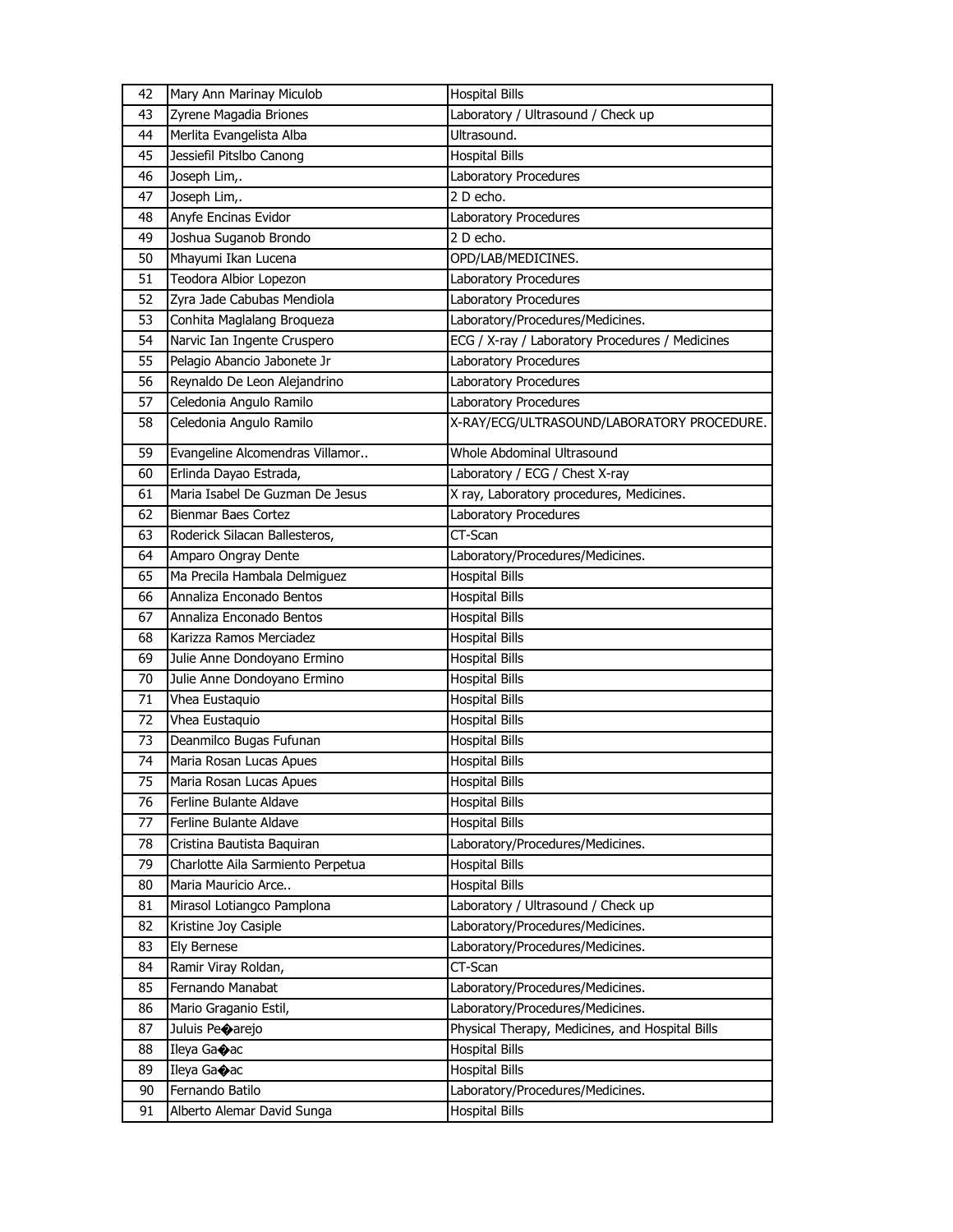| 92  | Lourdes Mabiloso Talimporos  | Laboratory Procedures                               |
|-----|------------------------------|-----------------------------------------------------|
| 93  | Ma Anita Guocera Evangelista | Laboratory Procedures                               |
| 94  | Marina Juliano Genoguin      | CT-Scan                                             |
|     |                              | Laboratory/Procedures/Medicines.                    |
| 95  | <b>Maribel Creales</b>       | <b>Hospital Bills</b>                               |
| 96  | Mary Grace Bajano Repia      | CT-Scan                                             |
| 97  | Victor Aquino Marioas,       | Hospital Bill / Laboratory / Procedures / Medicine. |
| 98  | Teresita. Ramos Rigor        | Laboratory Procedures                               |
| 99  | Marina Marle Pascual         | 2 D echo.                                           |
| 100 | Camille Balayo Lopez,        | <b>Hospital Bills</b>                               |
| 101 | Celia Robledo                | <b>Hospital Bills</b>                               |
| 102 | Cristina Macasu              | <b>Hospital Bills</b>                               |
| 103 | Cristina Macasu              | <b>Hospital Bills</b>                               |
| 104 | Angela Faustino              | <b>Hospital Bills</b>                               |
| 105 | Matilde Peoaranda Bactol     | Laboratory/Procedures/Medicines.                    |
| 106 | Leizle Joaquin               | <b>Hospital Bills</b>                               |
| 107 | Vanessa E. Sojor             | Chemotherapy & Medicines                            |
| 108 | Angelito Lapaz Patula        | <b>Hospital Bills</b>                               |
| 109 | Angelica Derutas Galvez      | <b>Hospital Bills</b>                               |
| 110 | Ryan Christian B. Hilario    | <b>Hospital Bills</b>                               |
| 111 | Teresita Dimalanta Eugenio   | <b>Hospital Bills</b>                               |
| 112 | Neptalie Iwamoto Portillo    | Xray/ECG                                            |
|     |                              | Laboratory Procedures                               |
| 113 | Marlin Dalacan               | <b>Hospital Bills</b>                               |
| 114 | Arlene Alajas                | <b>Hospital Bills</b>                               |
| 115 | Myrna Tepanero               | <b>Hospital Bills</b>                               |
| 116 | Teresita Asilo               | Laboratory/Procedures/Medicines.                    |
| 117 | Roque Justo                  | Laboratory/Procedures/Medicines.                    |
| 118 | Saturnino H. Divino Jr.      | <b>Hospital Bills</b>                               |
| 119 | Vanessa E. Sojor             | CHEMOTHRAPY/MEDICINE/LABORATORY.                    |
| 120 | Leshelle Musni               | <b>Hospital Bills</b>                               |
| 121 | Leonora Cabalan              | <b>Hospital Bills</b>                               |
| 122 | Melinda Lumanas              | <b>Hospital Bills</b>                               |
| 123 | Edwin Rabara                 | <b>Hospital Bills</b>                               |
| 124 | Vanessa E. Sojor             | Chemotherapy & Medicines                            |
| 125 | Narcisa Parina               | Laboratory/Procedures/Medicines.                    |
|     | Total Patient: 125           |                                                     |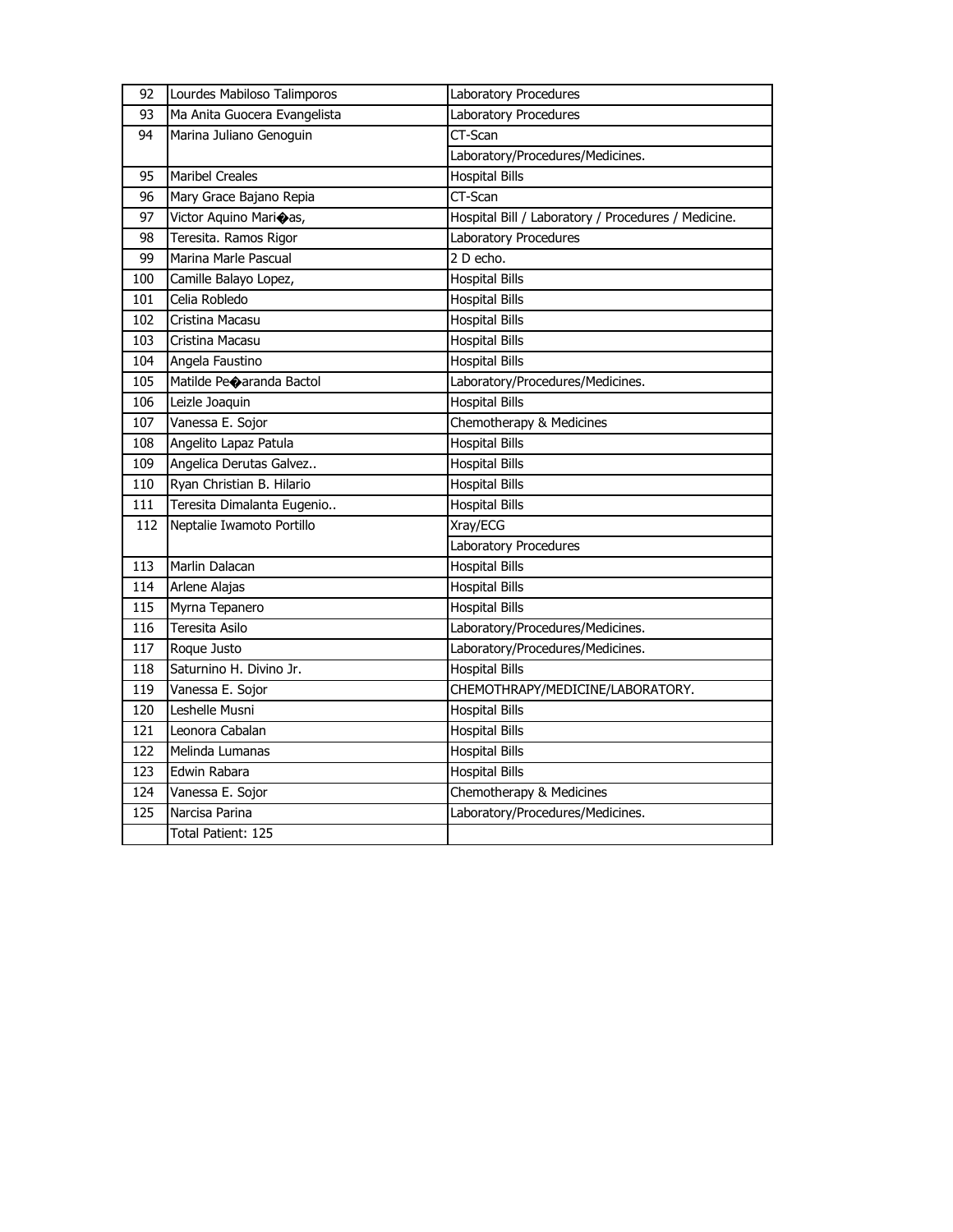

#### VALENZUELA MEDICAL CENTER

For the month of February year 2020

| No#           | <b>Name of Patient</b> | Assistance                       |
|---------------|------------------------|----------------------------------|
| 1             | Thelma A. Arce         | Laboratory/Procedures/Medicines. |
| $\mathcal{P}$ | Oscar Espinola         | Laboratory/Procedures/Medicines. |
| 3             | Crizaida M. Videna     | Laboratory/Procedures/Medicines. |
| 4             | Rodolfo DeaÑo          | Laboratory/Procedures/Medicines. |
| 5             | Dangal Mariano         | Laboratory/Procedures/Medicines. |
| 6             | Felix Brenton Ridao    | Medicines                        |
| 7             | Leonora Ridao          | Laboratory/Procedures/Medicines. |
| 8             | Evelyn Tuble           | Laboratory/Procedures/Medicines. |
| 9             | Jovielynda Calalo      | Laboratory/Procedures/Medicines. |
| 10            | Ma. Linda Casela       | Laboratory/Procedures/Medicines. |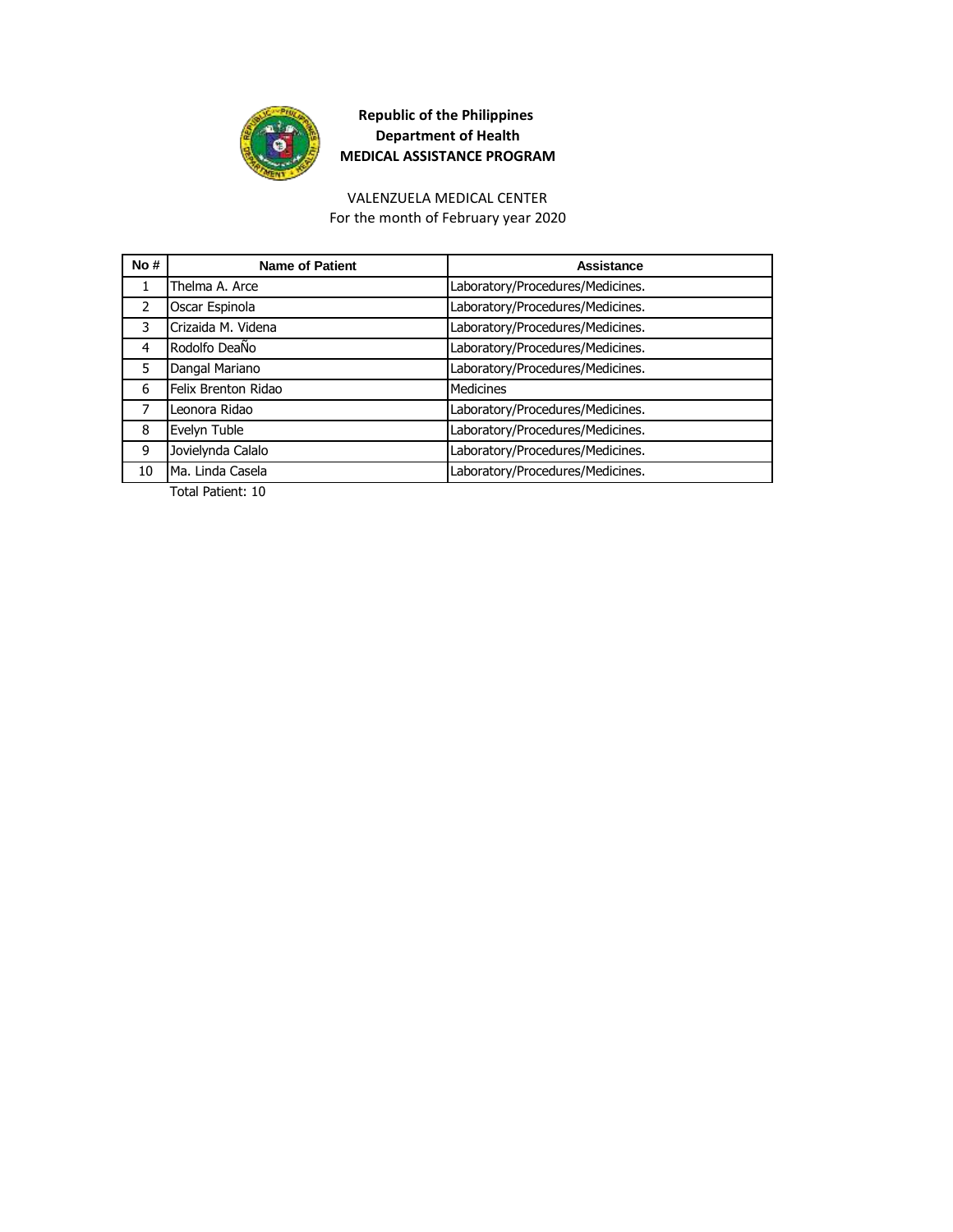

# VALENZUELA MEDICAL CENTER

For the month of March year 2020

| No# | <b>Name of Patient</b> | Assistance                                                                  |
|-----|------------------------|-----------------------------------------------------------------------------|
|     | Alma Uy                | Chemotheraphy/Hospital Bill/Medicines/Laboratory&<br>Diagnostic Procedures. |
|     | Vanessa E. Sojor       | Chemotherapy & Medicines                                                    |
|     | Carl Dwayne Galban     | Hospital bills.                                                             |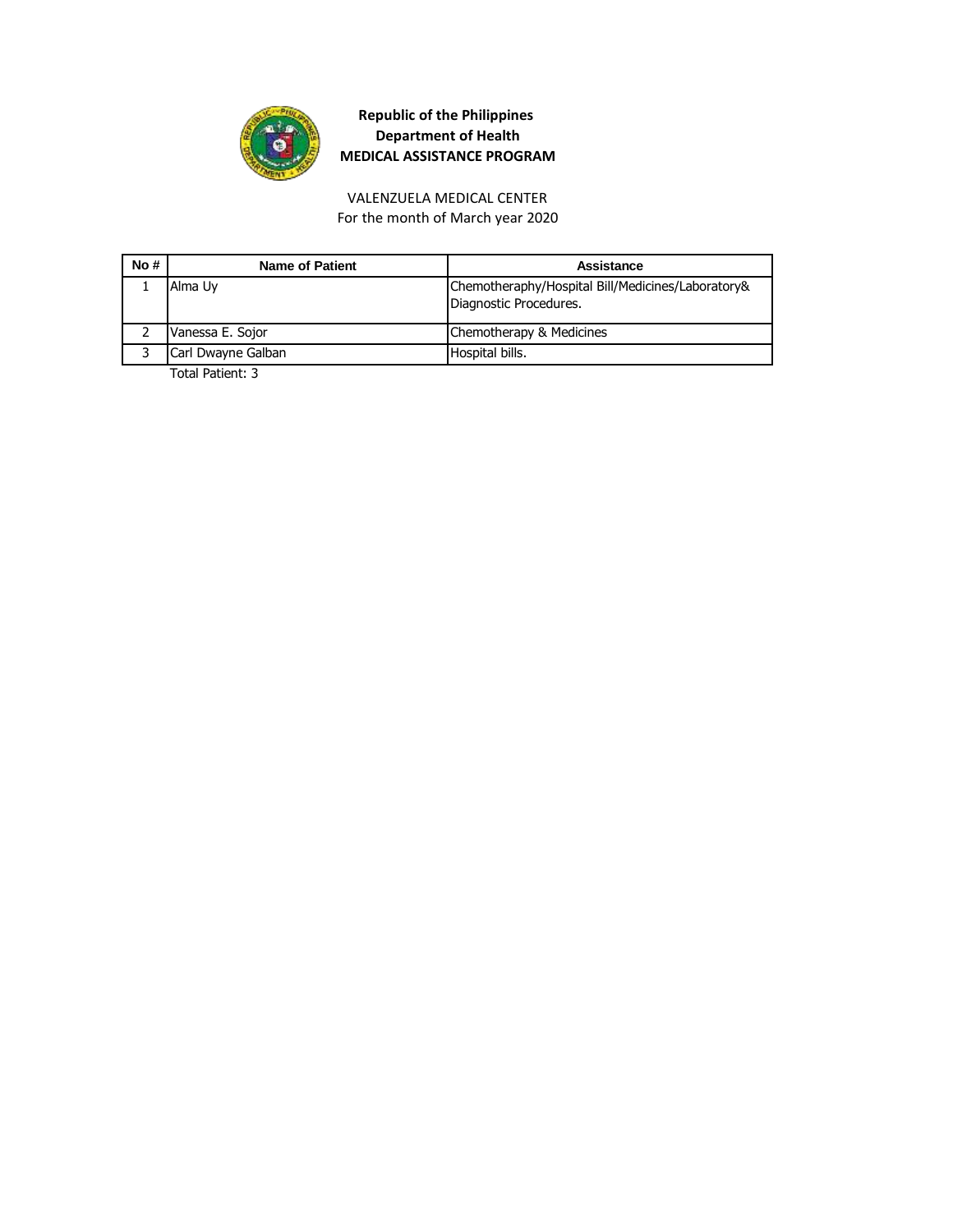

For the month of April year 2020 VALENZUELA MEDICAL CENTER

| No # | <b>Name of Patient</b> | Assistance                                                   |
|------|------------------------|--------------------------------------------------------------|
|      | Vanessa E. Sojor       | Chemotheraphy / Medicines /Laboratory And Hospital<br>Bills. |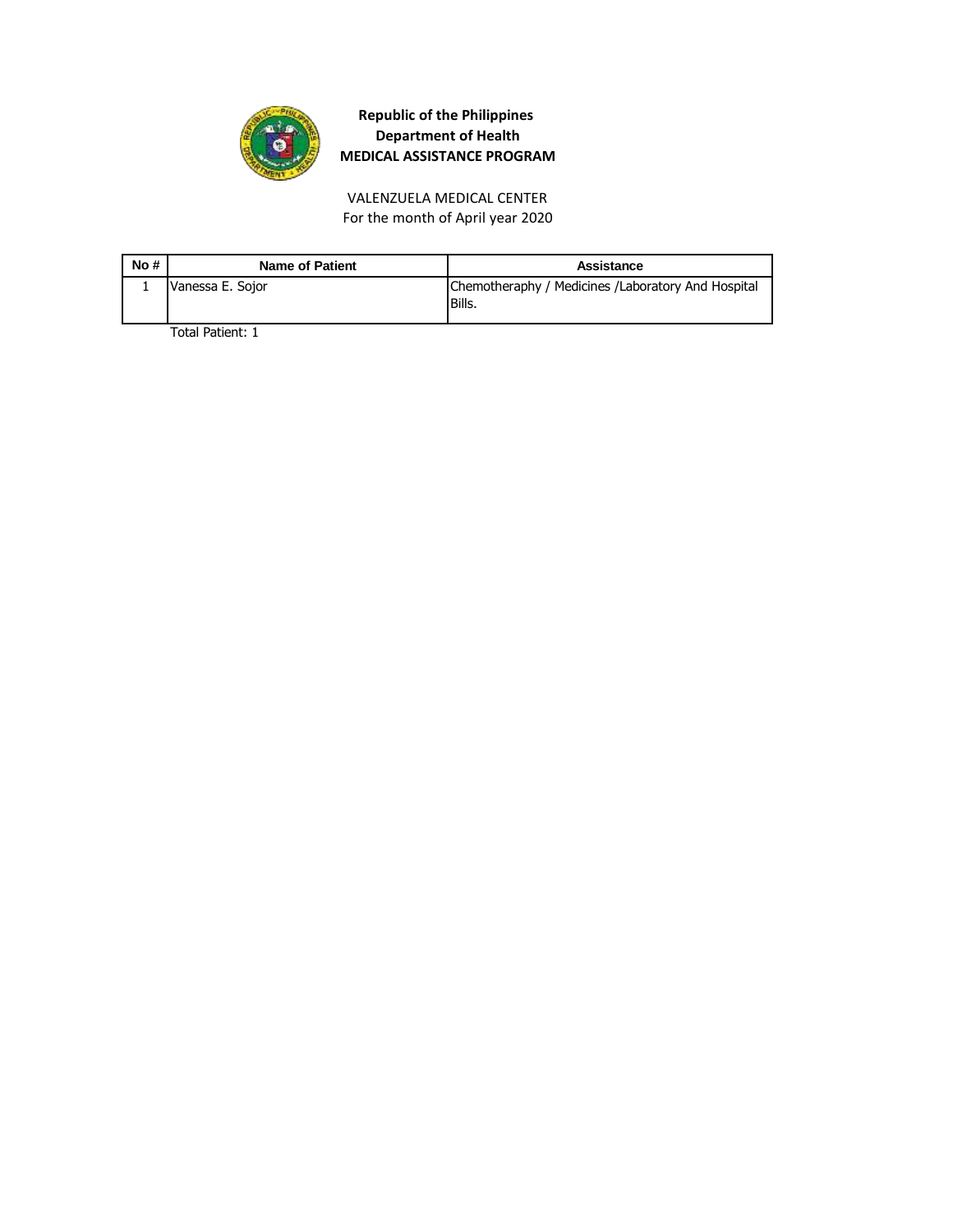

VALENZUELA MEDICAL CENTER For the month of May year 2020

| $\cdot$<br><b>No</b><br>$\boldsymbol{\pi}$ | <b>Name of Patient</b> | Assistance |
|--------------------------------------------|------------------------|------------|
| No received factoral faithful property     |                        |            |

 $\equiv$  No record found for this month  $\equiv$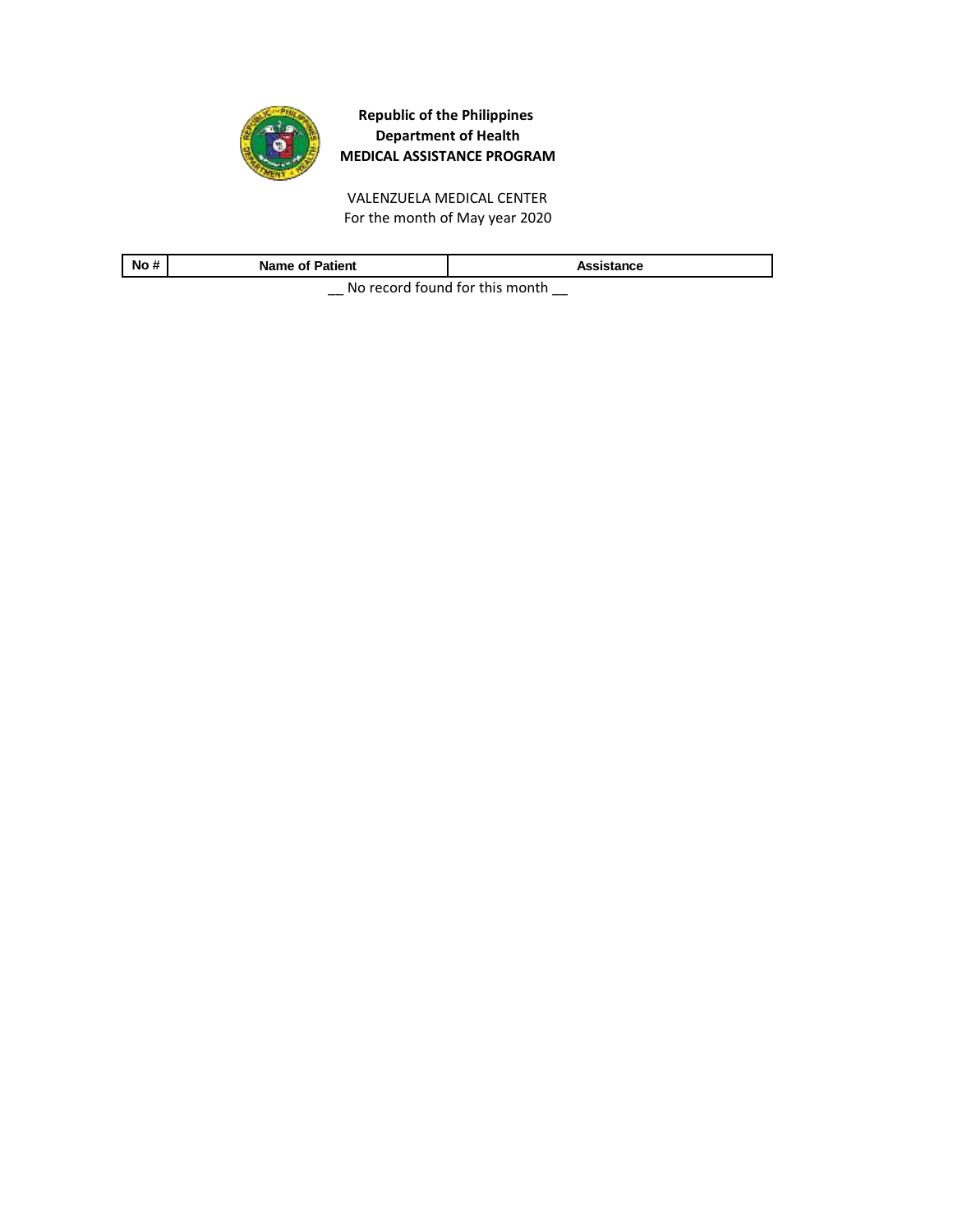

VALENZUELA MEDICAL CENTER For the month of June year 2020

| No#                                     | <b>Name of Patient</b> | Assistance |
|-----------------------------------------|------------------------|------------|
| No reserved formed for this reservation |                        |            |

 $\equiv$  No record found for this month  $\equiv$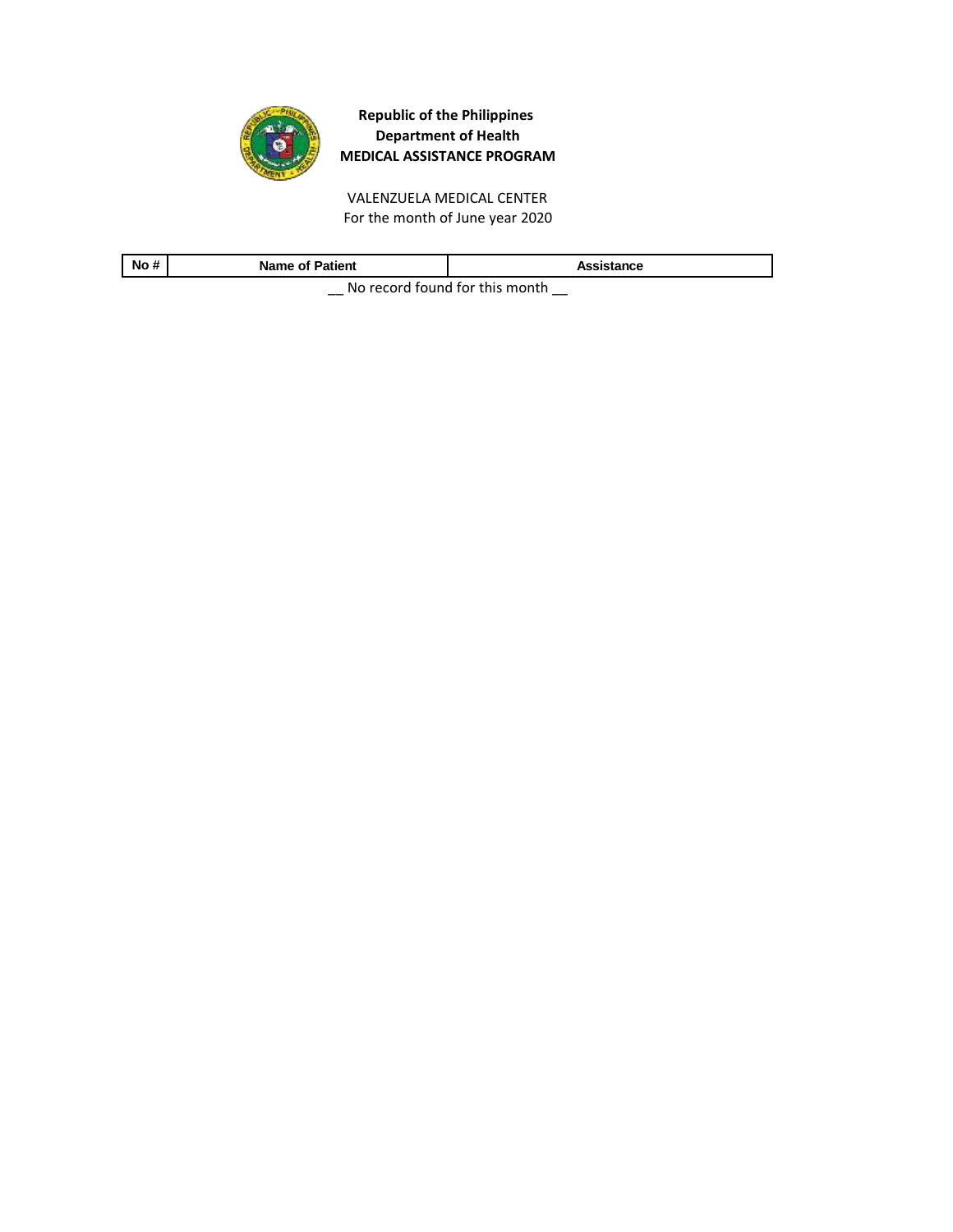

VALENZUELA MEDICAL CENTER For the month of July year 2020

| No# | Name of Patient           | Assistance                                          |
|-----|---------------------------|-----------------------------------------------------|
|     | Sunshine Longakit Oscares | Hospital bills / Medicines.                         |
|     | Sunshine Longakit Oscares | Hospital Bill / Laboratory / Procedures / Medicine. |
|     | Sunshine Longakit Oscares | Hospital Bill / Laboratory / Procedures / Medicine. |
|     | __ ._ . _                 |                                                     |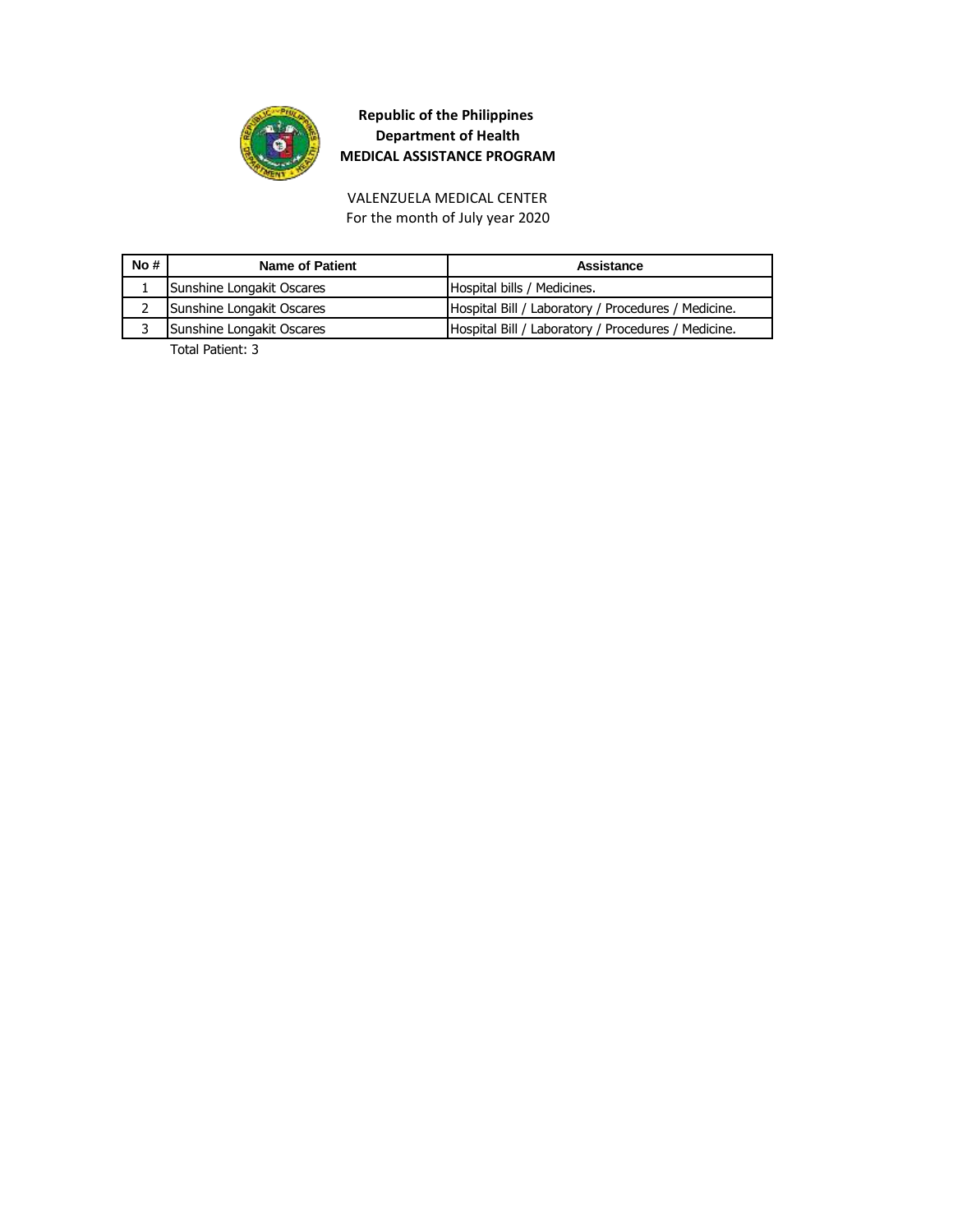

VALENZUELA MEDICAL CENTER For the month of August year 2020

| No # | <b>Name of Patient</b> | Assistance                  |
|------|------------------------|-----------------------------|
|      | Shunshine L. Oscares   | Hospital bills / Medicines. |
|      |                        |                             |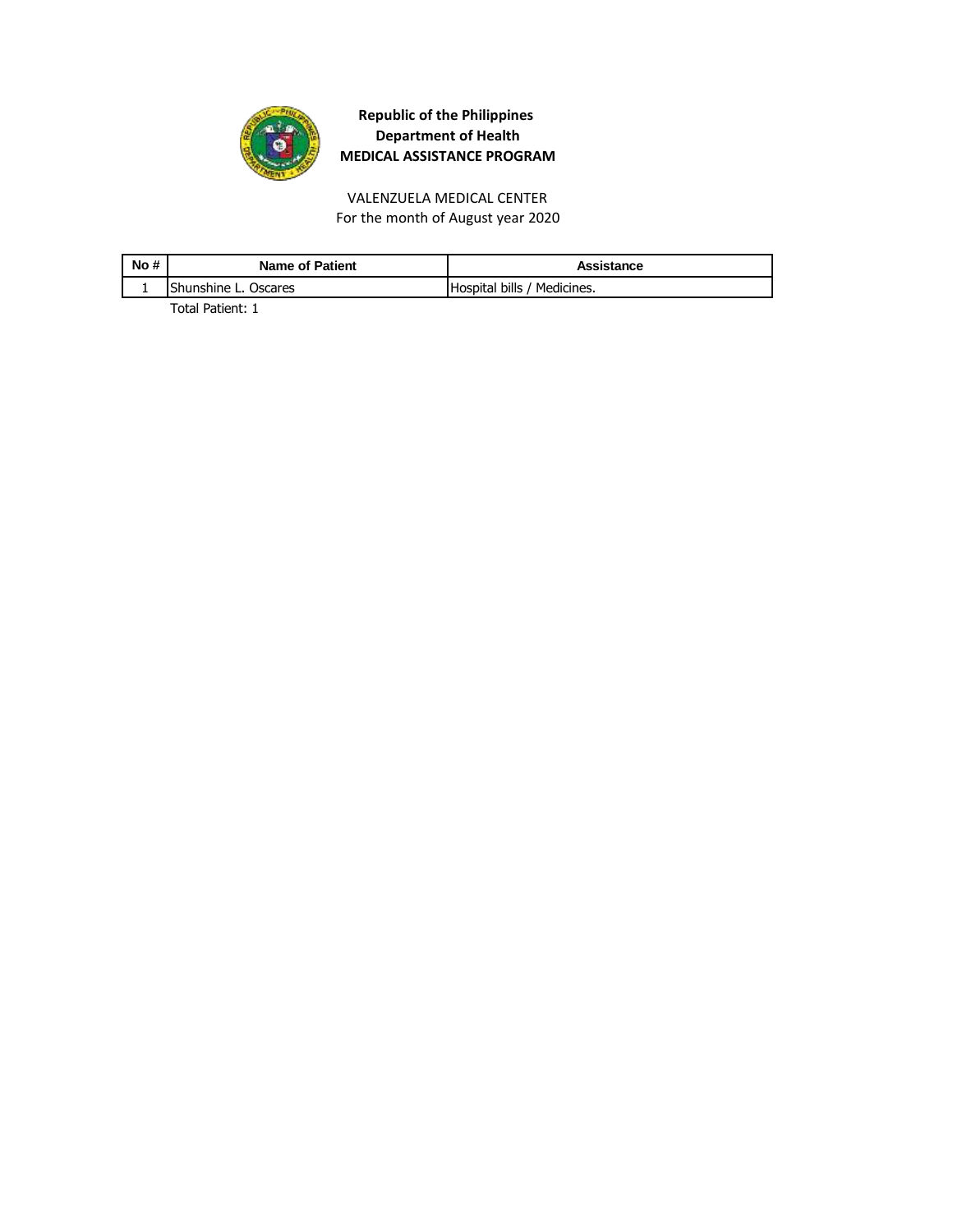

## VALENZUELA MEDICAL CENTER

For the month of September year 2020

| No# | Name of Patient      | Assistance                                          |
|-----|----------------------|-----------------------------------------------------|
|     | Violita T. Jimenez   | Hospital Bill / Laboratory / Procedures / Medicine. |
|     | 2 Violita T. Jimenez | Hospital Bill / Laboratory / Procedures / Medicine. |
|     | Violita T. Jimenez   | Hospital Bill / Laboratory / Procedures / Medicine. |
|     | _.                   |                                                     |